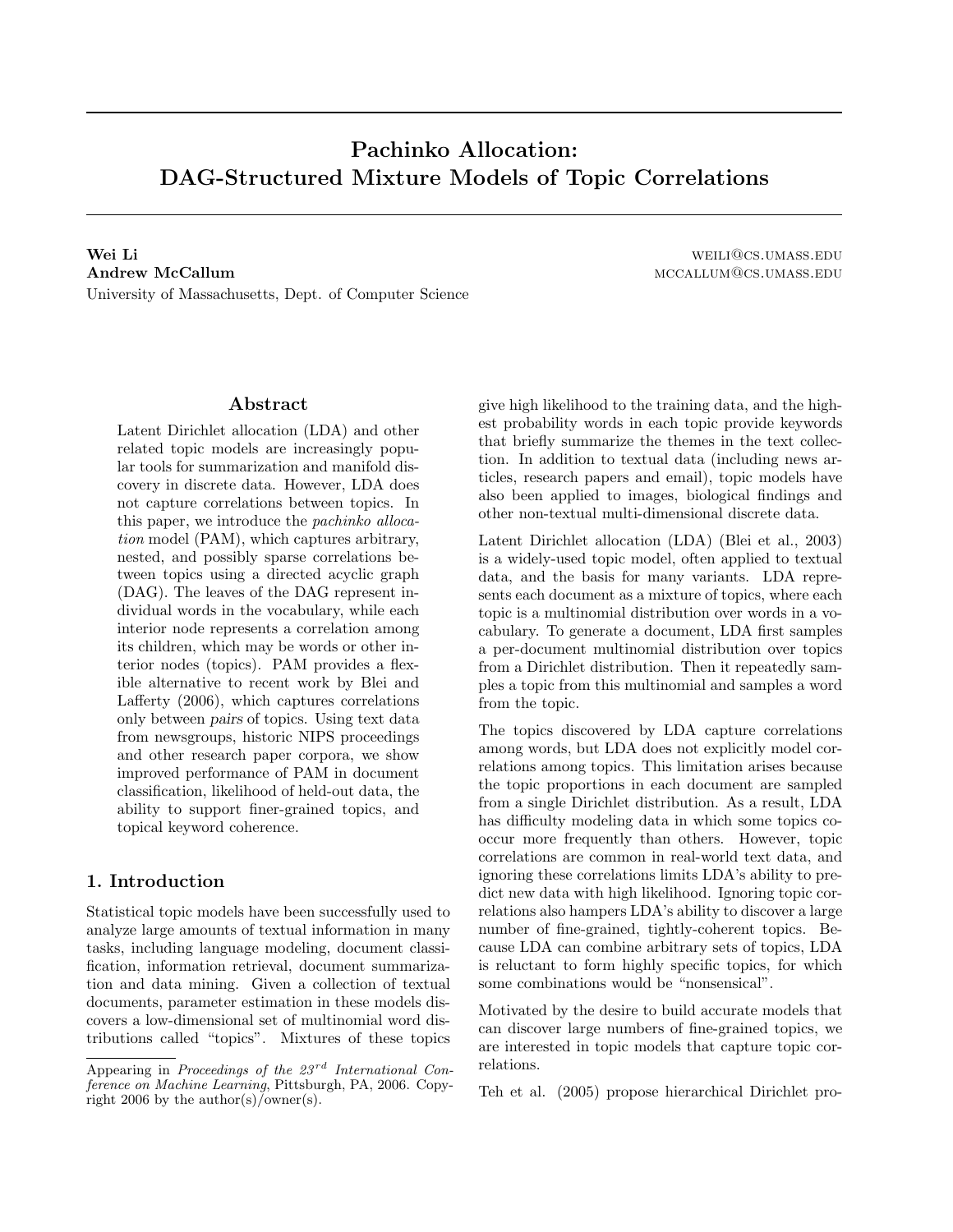

Figure 1. Model structures for four topic models (a) Dirichlet Multinomial: For each document, a multinomial distribution over words is sampled from a single Dirichlet. (b) LDA: This model samples a multinomial over topics for each document, and then generates words from the topics. (c) Four-Level PAM: A four-level hierarchy consisting of a root, a set of super-topics, a set of sub-topics and a word vocabulary. Both the root and the super-topics are associated with Dirichlet distributions, from which we sample multinomials over their children for each document. (d) PAM: An arbitrary DAG structure to encode the topic correlations. Each interior node is considered a topic and associated with a Dirichlet distribution.

cesses (HDP) to model groups of data that have a pre-defined hierarchical structure. Each pre-defined group is associated with a Dirichlet process, whose base measure is sampled from a higher-level Dirichlet process. HDP can capture topic correlations defined by this nested data structure, however, it does not automatically discover such correlations from unstructured data. A simple version of HDP does not use a hierarchy over pre-defined groups of data, but can be viewed as an extension to LDA that integrates over (or alternatively selects) the appropriate number of topics.

An alternative model that not only represents topic correlations, but also learns them, is the correlated topic model (CTM) (Blei & Lafferty, 2006). It is similar to LDA, except that rather than drawing topic mixture proportions from a Dirichlet, it does so from a logistic normal distribution, whose parameters include a covariance matrix in which each entry specifies the correlation between a pair of topics. Thus in CTM topics are not independent, however note that only pairwise correlations are modeled, and the number of parameters in the covariance matrix grows as the square of the number of topics.

In this paper, we introduce the pachinko allocation model (PAM), which uses a directed acyclic graph (DAG) structure to represent and learn arbitrary-arity, nested, and possibly sparse topic correlations. In PAM, the concept of topics are extended to be distributions not only over words, but also over other topics. The model structure consists of an arbitrary DAG, in which each leaf node is associated with a word in the vocabulary, and each non-leaf "interior" node corresponds to a topic, having a distribution over its children. An interior node whose children are all leaves would correspond to a traditional LDA topic. But

some interior nodes may also have children that are other topics, thus representing a mixture over topics. With many such nodes, PAM therefore captures not only correlations among words (as in LDA), but also correlations among topics themselves.

For example, consider a document collection that discusses four topics: cooking, health, insurance and drugs. The cooking topic co-occurs often with health , while *health*, *insurance* and *drugs* are often discussed together. A DAG can describe this kind of correlation. Four nodes for the four topics form one level that is directly connected to the words. There are two additional nodes at a higher level, where one is the parent of cooking and health, and the other is the parent of health, insurance and drugs.

In PAM each interior node's distribution over its children could be parameterized arbitrarily. In the remainder of this paper, however, as in LDA, we use a Dirichlet, parameterized by a vector with the same dimension as the number of children. Thus, here, a PAM model consists of a DAG, with each interior node containing a Dirichlet distribution over its children. To generate a document from this model, we first sample a multinomial from each Dirichlet. Then, to generate each word of the document, we begin at the root of the DAG, sampling one of its children according to its multinomial, and so on sampling children down the DAG until we reach a leaf, which yields a word. The model is named for pachinko machines—a game popular in Japan, in which metal balls bounce down around a complex collection of pins until they land in various bins at the bottom.

Note that the DAG structure in PAM is extremely flexible. It could be a simple tree (hierarchy), or an arbitrary DAG, with cross-connected edges, and edges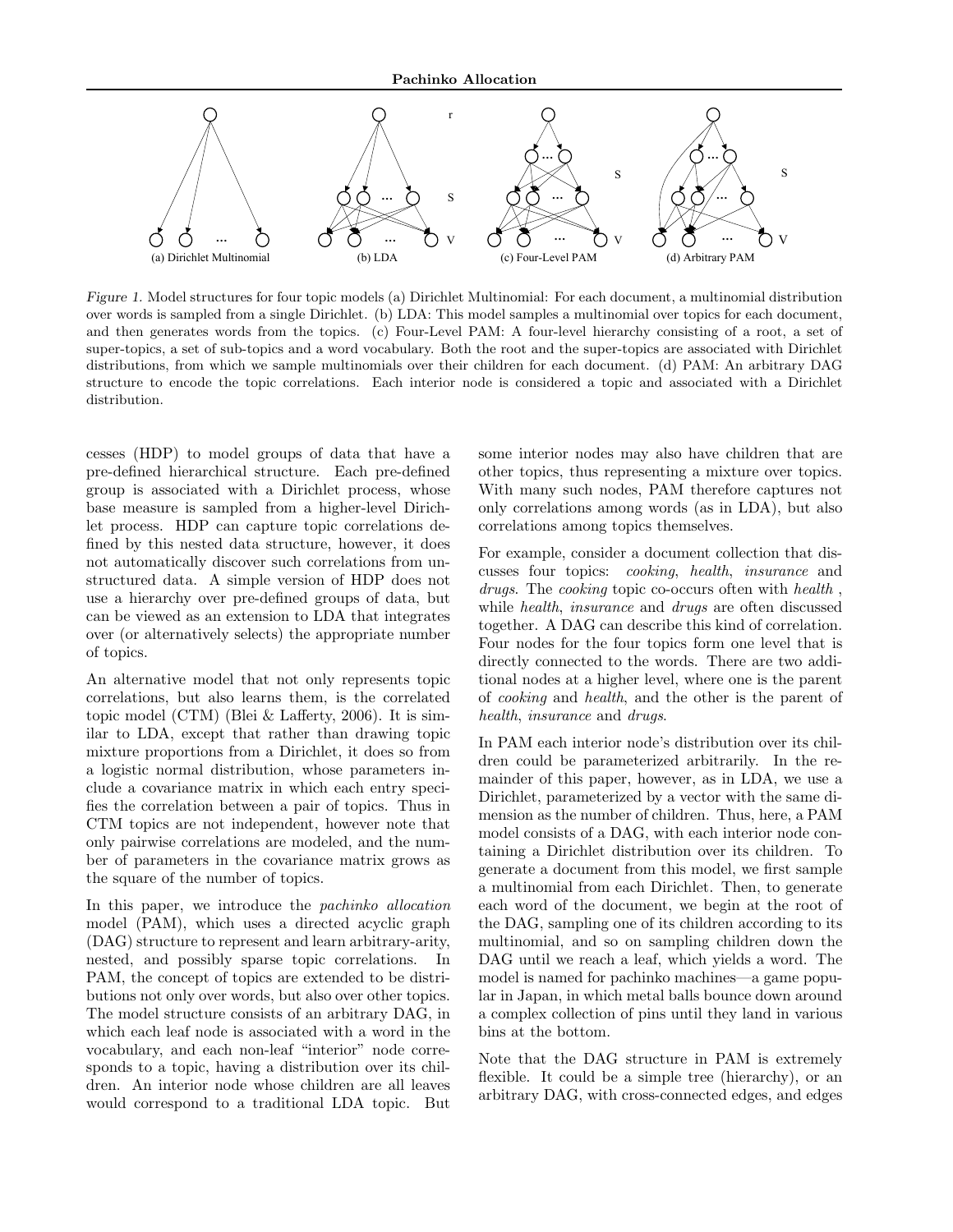skipping levels. The nodes can be fully or sparsely connected. The structure could be fixed beforehand or learned from the data. It is easy to see that LDA can be viewed as a special case of PAM: the DAG corresponding to LDA is a three-level hierarchy consisting of one root at the top, a set of topics in the middle and a word vocabulary at the bottom. The root is fully connected to all the topics, and each topic is fully connected to all the words. (LDA represents topics as multinomial distributions over words, which can be seen as Dirichlet distributions with variance 0.)

In this paper we present experimental results demonstrating PAM's improved performance over LDA in three different tasks, including topical word coherence assessed by human judges, likelihood on held-out test data, and document classification accuracy. We also show a favorable comparison versus CTM and HDP on held-out data likelihood.

## 2. The Model

In this section, we detail the pachinko allocation model (PAM), and describe its generative process, inference algorithm and parameter estimation method. We begin with a brief review of latent Dirichlet allocation.

Latent Dirichlet allocation (LDA) (Blei et al., 2003) can be understood as a special-case of PAM with a three-level hierarchy. Beginning from the bottom, it includes:  $V = \{x_1, x_2, ..., x_v\}$ , a vocabulary over words;  $T = \{t_1, t_2, ..., t_s\}$ , a set of topics; and r, the root, which is the parent of all topic nodes and is associated with a Dirichlet distribution  $q(\alpha)$ . Each topic is represented as a multinomial distribution over words and sampled from a given Dirichlet distribution  $q(\beta)$ . The model structure of LDA is shown in Figure 1(b).

To generate a document, LDA samples a multinomial distribution over topics from  $g(\alpha)$ , then repeatedly samples a topic from this multinomial, and a word from the topic.

Now we introduce notation for the pachinko allocation model. PAM connects words in  $V$  and topics in  $T$ with an arbitrary DAG, where topic nodes occupy the interior levels and the leaves are words. Two possible model structures are shown in Figure 1(c) and (d). Each topic  $t_i$  is associated with a Dirichlet distribution  $g_i(\alpha_i)$ , where  $\alpha_i$  is a vector with the same dimension as the number of children in  $t_i$ . In general,  $g_i$  is not restricted to be Dirichlet. It could be any distribution over discrete children, such as logistic normal. But in this paper, we focus only on Dirichlet and derive the inference algorithm under this assumption.

To generate a document  $d$ , we follow a two-step process:

- 1. Sample  $\theta_{t_1}^{(d)}$ ,  $\theta_{t_2}^{(d)}$ , ...,  $\theta_{t_s}^{(d)}$  from  $g_1(\alpha_1)$ ,  $g_2(\alpha_2)$ , ...,  $g_s(\alpha_s)$ , where  $\theta_{t_i}^{(d)}$  is a multinomial distribution of topic  $t_i$  over its children.
- 2. For each word  $w$  in the document,
	- $\bullet$  Sample a topic path  $\mathbf{z}_w$  of length  $L_w\colon <$  $z_{w1}, z_{w2}, \ldots, z_{wL_w} > c_{w1}$  is always the root and  $z_{w2}$  through  $z_{wL_w}$  are topic nodes in T.  $z_{wi}$  is a child of  $z_{w(i-1)}$  and it is sampled according to the multinomial distribution  $\theta_{z_{w(i-1)}}^{(d)}$ .
	- Sample word w from  $\theta_{z_{wL_w}}^{(d)}$ .

Following this process, the joint probability of generating a document d, the topic assignments  $z^{(d)}$  and the multinomial distributions  $\theta^{(d)}$  is

$$
P(d, \mathbf{z}^{(d)}, \theta^{(d)} | \alpha) = \prod_{i=1}^{s} P(\theta_{t_i}^{(d)} | \alpha_i)
$$

$$
\times \prod_{w} (\prod_{i=2}^{L_w} P(z_{wi} | \theta_{z_{w(i-1)}}^{(d)} ) P(w | \theta_{z_{wL_w}}^{(d)}))
$$

Integrating out  $\theta^{(d)}$  and summing over  $\mathbf{z}^{(d)}$ , we calculate the marginal probability of a document as:

$$
P(d|\alpha) = \int \prod_{i=1}^{s} P(\theta_{t_i}^{(d)}|\alpha_i)
$$
  
 
$$
\times \prod_{w} \sum_{z_w} (\prod_{i=2}^{L_w} P(z_{wi}|\theta_{z_{w(i-1)}}^{(d)}) P(w|\theta_{z_{wL_w}}^{(d)})) d\theta^{(d)}
$$

Finally, the probability of generating a whole corpus is the product of the probability for every document:

$$
P(\mathbf{D}|\alpha) = \prod_d P(d|\alpha)
$$

#### 2.1. Four-Level PAM

While PAM allows arbitrary DAGs to model the topic correlations, in this paper, we focus on one special structure in our experiments. It is a four-level hierarchy consisting of one root topic,  $s_1$  topics at the second level,  $s_2$  topics at the third level and words at the bottom. We call the topics at the second level super-topics and the ones at the third level sub-topics. The root is connected to all super-topics, super-topics are fully connected to sub-topics and sub-topics are fully connected to words (Figure  $1(c)$ ). We also make a simplification similar to LDA: the multinomial distributions for sub-topics are sampled once for the whole corpus, from a single Dirichlet distribution  $g(\beta)$ . The multinomials for the root and super-topics are still sampled individually for each document. As we can see, both the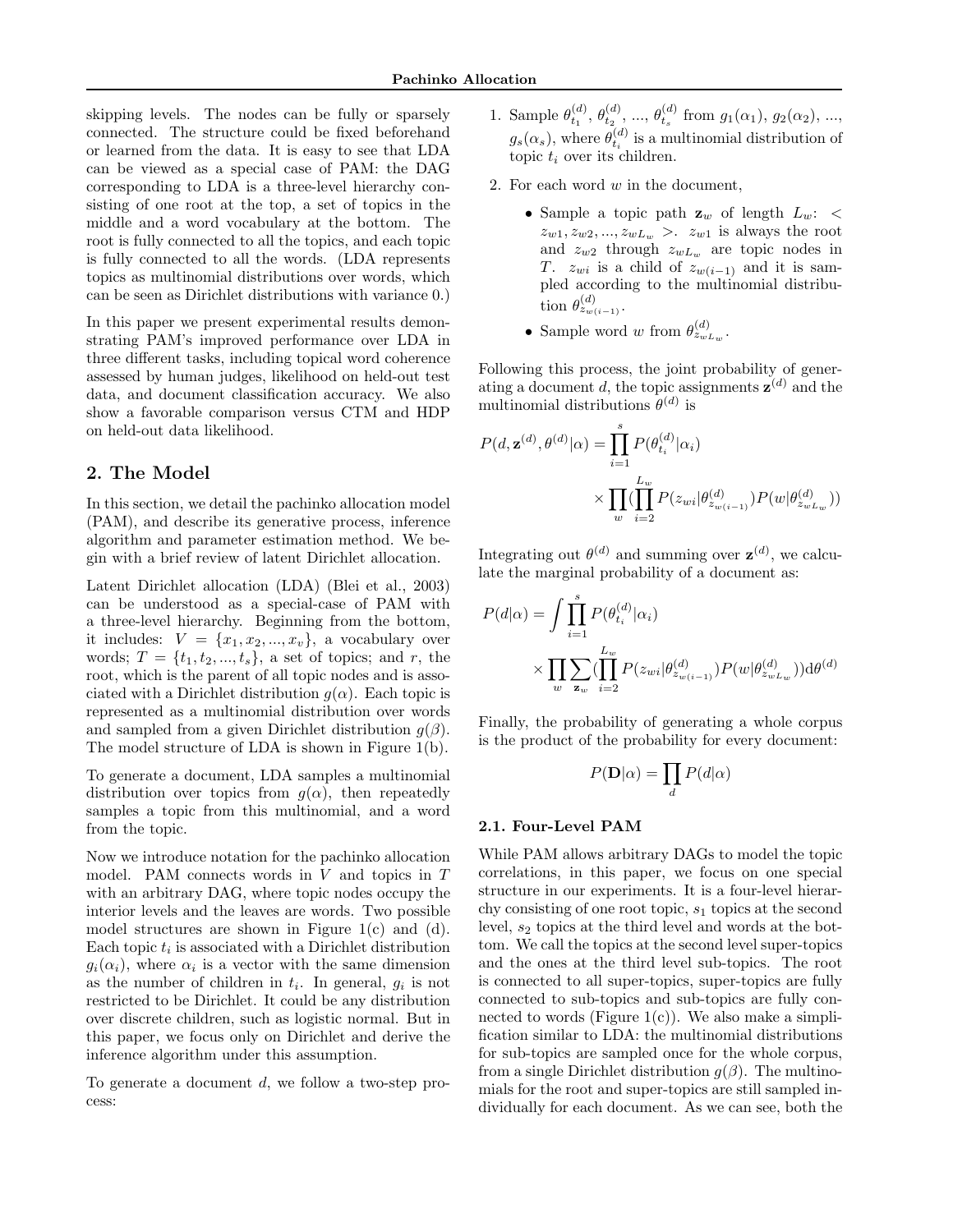

Figure 2. Graphical models for (a) LDA and (b) four-level PAM

model structure and generative process for this special setting are similar to LDA. The major difference is that it has one additional layer of super-topics modeled with Dirichlet distributions, which is the key component capturing topic correlations here. We present the corresponding graphical models for LDA and PAM in Figure 2.

#### 2.2. Inference and Parameter Estimation

The hidden variables in PAM include the sampled multinomial distributions  $\Theta$  and topic assignments **z**. Furthermore, we need to learn the parameters in the Dirichlet distributions  $\alpha = {\alpha_1, \alpha_2, ..., \alpha_s}$ . We could apply the Expectation-Maximization (EM) algorithm for inference, which is often used to estimate parameters for models involving hidden variables. However, EM has been shown to perform poorly for topic models due to many local maxima.

Instead, we apply Gibbs Sampling to perform inference and parameter learning. For an arbitrary DAG, we need to sample a topic path for each word given other variable assignments enumerating all possible paths and calculating their conditional probabilities. In our special four-level PAM structure, each path contains the root, a super-topic and a sub-topic. Since the root is fixed, we only need to jointly sample the super-topic and sub-topic assignments for each word, based on their conditional probability given observations and other assignments, integrating out the multinomial distributions  $\Theta$ ; (thus the time for each sample is in the number of possible paths). The following equation shows the joint probability of a super-topic and a sub-topic. For word  $w$  in document  $d$ , we have:

$$
P(z_{w2} = t_k, z_{w3} = t_p | \mathbf{D}, \mathbf{z}_{-w}, \alpha, \beta) \propto
$$

$$
\frac{n_{1k}^{(d)} + \alpha_{1k}}{n_1^{(d)} + \sum_{k'} \alpha_{1k'}} \times \frac{n_{kp}^{(d)} + \alpha_{kp}}{n_k^{(d)} + \sum_{p'} \alpha_{kp'}} \times \frac{n_{pw} + \beta_w}{n_p + \sum_m \beta_m}
$$

.

Here we assume that the root topic is  $t_1$ .  $z_{w2}$  and  $z_{w3}$ correspond to super-topic and sub-topic assignments respectively.  $\mathbf{z}_{-w}$  is the topic assignments for all other words. Excluding the current token,  $n_x^{(d)}$  is the number of occurrences of topic  $t_x$  in document d;  $n_{xy}^{(d)}$  is the number of times topic  $t_y$  is sampled from its parent  $t_x$  in document  $d; n_x$  is the number of occurrences of sub-topic  $t_x$  in the whole corpus and  $n_{xw}$  is the number of occurrences of word w in sub-topic  $t_x$ . Furthermore,  $\alpha_{xy}$  is the y<sup>th</sup> component in  $\alpha_x$  and  $\beta_w$  is the component for word w in  $\beta$ .

Note that in the Gibbs sampling equation, we assume that the Dirichlet parameters  $\alpha$  are given. While LDA can produce reasonable results with a simple uniform Dirichlet, we have to learn these parameters for the super-topics in PAM since they capture different correlations among sub-topics. As for the root, we assume a fixed Dirichlet parameter. To learn  $\alpha$ , we could use maximum likelihood or maximum a posteriori estimation. However, since there are no closed-form solutions for these methods and we wish to avoid iterative methods for the sake of simplicity and speed, we approximate it by moment matching. In each iteration of Gibbs sampling, we update

$$
mean_{xy} = \frac{1}{N} \times \sum_{d} \frac{n_{xy}^{(d)}}{n_x^{(d)}};
$$
  

$$
var_{xy} = \frac{1}{N} \times \sum_{d} (\frac{n_{xy}^{(d)}}{n_x^{(d)}} - mean_{xy})^2;
$$
  

$$
m_{xy} = \frac{mean_{xy} \times (1 - mean_{xy})}{var_{xy}} - 1;
$$
  

$$
\alpha_{xy} \propto mean_{xy};
$$
  

$$
\sum_{y} \alpha_{xy} = \frac{1}{5} \times exp(\frac{\sum_{y} log(m_{xy})}{s_2 - 1}).
$$

For each super-topic  $x$  and sub-topic  $y$ , we first calculate the sample mean  $mean_{xy}$  and sample variance  $var_{xy}$ .  $n_{xy}^{(d)}$  and  $n_{x}^{(d)}$  are the same as defined above. Then we estimate  $\alpha_{xy}$ , the yth component in  $\alpha_x$  from sample mean and variance.  $N$  is the number of documents and  $s_2$  is the number of sub-topics.

Smoothing is important when we estimate the Dirichlet parameters with moment matching. From the equations above, we can see that when one sub-topic  $y$ does not get sampled from super-topic  $x$  in one iteration,  $\alpha_{xy}$  will become 0. Furthermore from the Gibbs sampling equation, we know that this sub-topic will never have the chance to be sampled again by this super-topic. We introduce a prior in the calculation of sample means so that  $mean_{xy}$  will not be 0 even if  $n_{xy}^{(d)}$  is 0 for every document d.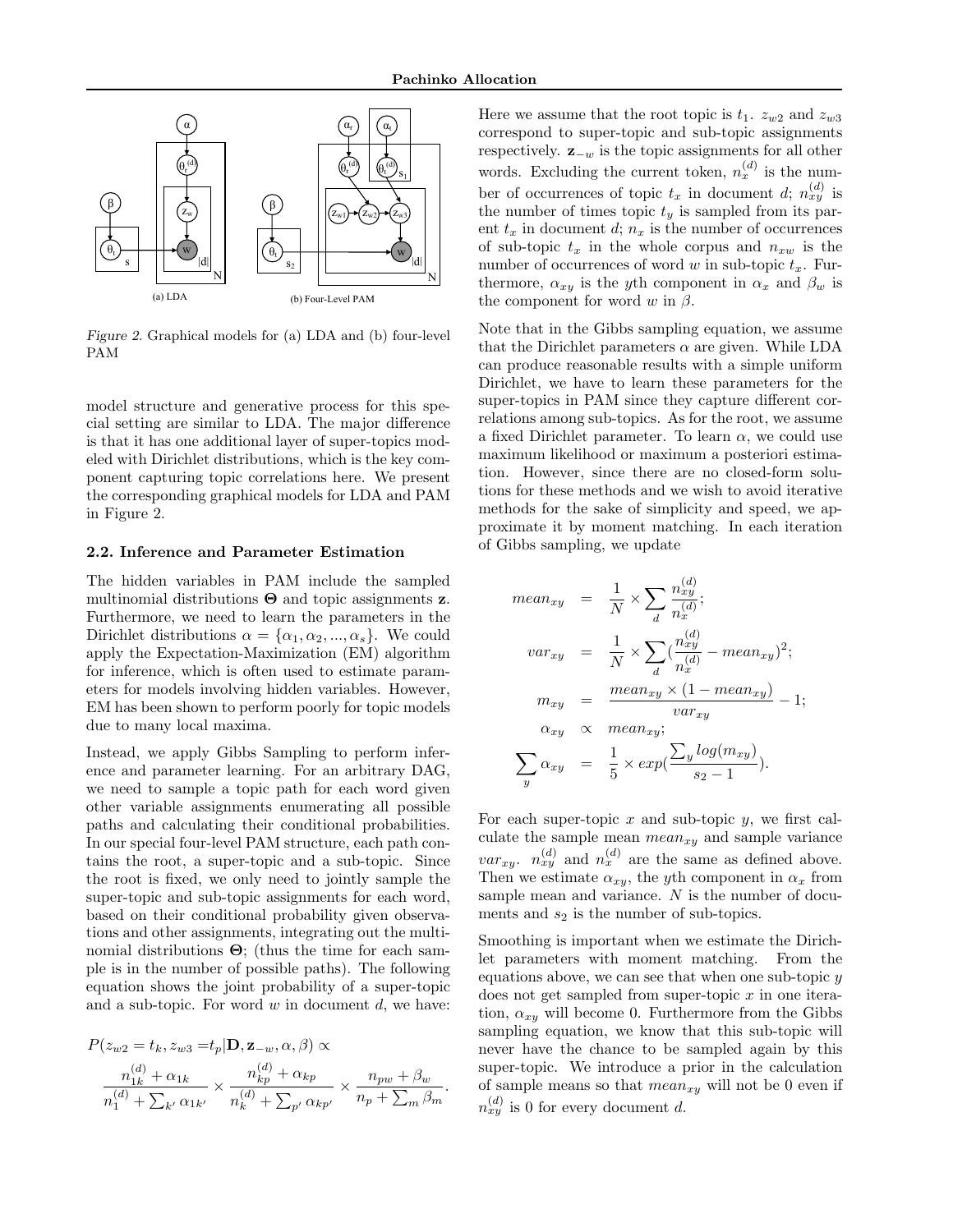## 3. Experimental Results

In this section, we present example topics that PAM discovers from real-world text data and evaluate against LDA using three measures: topic clarity by human judgement, likelihood of held-out test data, and document classification accuracy. We also compare held-out data likelihood with CTM and HDP.

In the experiments we discuss below, we use a fixed four-level hierarchical structure for PAM, which includes a root, a set of super-topics, a set of sub-topics and a word vocabulary. For the root, we always assume a fixed Dirichlet distribution with parameter 0.01. We can change this parameter to adjust the variance in the sampled multinomial distributions. We choose a small value so that the variance is high and each document contains only a small number of supertopics, which tends to make the super-topics more interpretable. We treat the sub-topics in the same way as LDA and assume they are sampled once for the whole corpus from a given Dirichlet with parameter 0.01. So the only parameters we need to learn are the Dirichlet parameters for the super-topics, and multinomial parameters for the sub-topics.

In Gibbs sampling for both PAM and LDA we use 2000 burn-in iterations, and then draw a total of 10 samples in the following 1000 iterations. The total training time for the NIPS dataset (as described in Section 3.2) is approximately 20 hours on a 2.4 GHz Opteron machine with 2GB memory.

## 3.1. Topic Examples

Our first test dataset comes from Rexa, a search engine over research papers (http://Rexa.info). We randomly choose a subset of abstracts from its large collection. In this dataset, there are 4000 documents, 278438 word tokens and 25597 unique words. Figure 3 shows a subset of super-topics in the data, and how they capture correlations among sub-topics. For each super-topic x, we rank the sub-topics  $\{y\}$  based on the learned Dirichlet parameter  $\alpha_{xy}$ . In Figure 3, each circle corresponds to one super-topic and links to a set of sub-topics as shown in the boxes, which are selected from its top 10 list. The numbers on the edges are the corresponding  $\alpha$  values. As we can see, all the super-topics share the same sub-topic in the middle, which is a subset of stopwords in this corpus. Some super-topics also share the same content sub-topics. For example, the topics about scheduling and tasks cooccur with the topic about agents and also the topic about distributed systems. Another example is information retrieval. It is discussed along with both the data mining topic and the web, network topic.

| <b>PAM</b>  | LDA               | <b>PAM</b>   | LDA         |  |
|-------------|-------------------|--------------|-------------|--|
| control     | control           | motion       | image       |  |
| systems     | systems           | image        | motion      |  |
| robot       | $_{\text{based}}$ | detection    | images      |  |
| adaptive    | adaptive          | images       | multiple    |  |
| environment | direct            | scene        | local       |  |
| goal        | con               | vision       | generated   |  |
| state       | controller        | texture      | noisy       |  |
| controller  | change            | segmentation | optical     |  |
| 5 votes     | $0$ vote          | 4 votes      | 1 vote      |  |
| <b>PAM</b>  | LDA               | <b>PAM</b>   | LDA         |  |
| signals     | signal            | algorithm    | algorithm   |  |
| source      | signals           | learning     | algorithms  |  |
| separation  | single            | algorithms   | gradient    |  |
| eeg         | time              | gradient     | convergence |  |
| sources     | low               | convergence  | stochastic  |  |
| blind       | source            | function     | line        |  |
| single      | temporal          | stochastic   | descent     |  |
| event       | processing        | weight       | converge    |  |
| 4 votes     | 1 vote            | 1 vote       | 4 votes     |  |

Table 1. Example topic pairs in human judgement

| 5 votes |   |
|---------|---|
| 4 votes |   |
| votes   | 6 |

Table 2. Human judgement results. For all the categories, 5 votes,  $\geq$  4 votes and  $\geq$  3 votes, PAM has more topics judged better than LDA.

#### 3.2. Human Judgement

We provided each of five human evaluators a set of topic pairs, one each from PAM and LDA, anonymized and in random order. Evaluators were asked to choose which one has stronger sense of semantic coherence and specificity.

These topics were generated using the NIPS abstract dataset (NIPS00-12), which includes 1647 documents, a vocabulary of 11708 words and 114142 word tokens. We use 100 topics for LDA, and 50 super-topics and 100 sub-topics for PAM. The topic pairs are created based on similarity. For each sub-topic in PAM, we find its most similar topic in LDA and present them as a pair. We also find the most similar sub-topic in PAM for each LDA topic. Similarity is measured by the KL-divergence between topic distributions over words. After removing redundant pairs and dissimilar pairs that share less than 5 out of their top 20 words,, we provide the evaluators with a total of 25 pairs. We present four example topic pairs in Table 1. There are 5 PAM topics that every evaluator agrees to be the better ones in their pairs, while LDA has none. And out of 25 pairs, 19 topics from PAM are chosen by the majority ( $> 3$  votes). We show the full evaluation results in Table 2.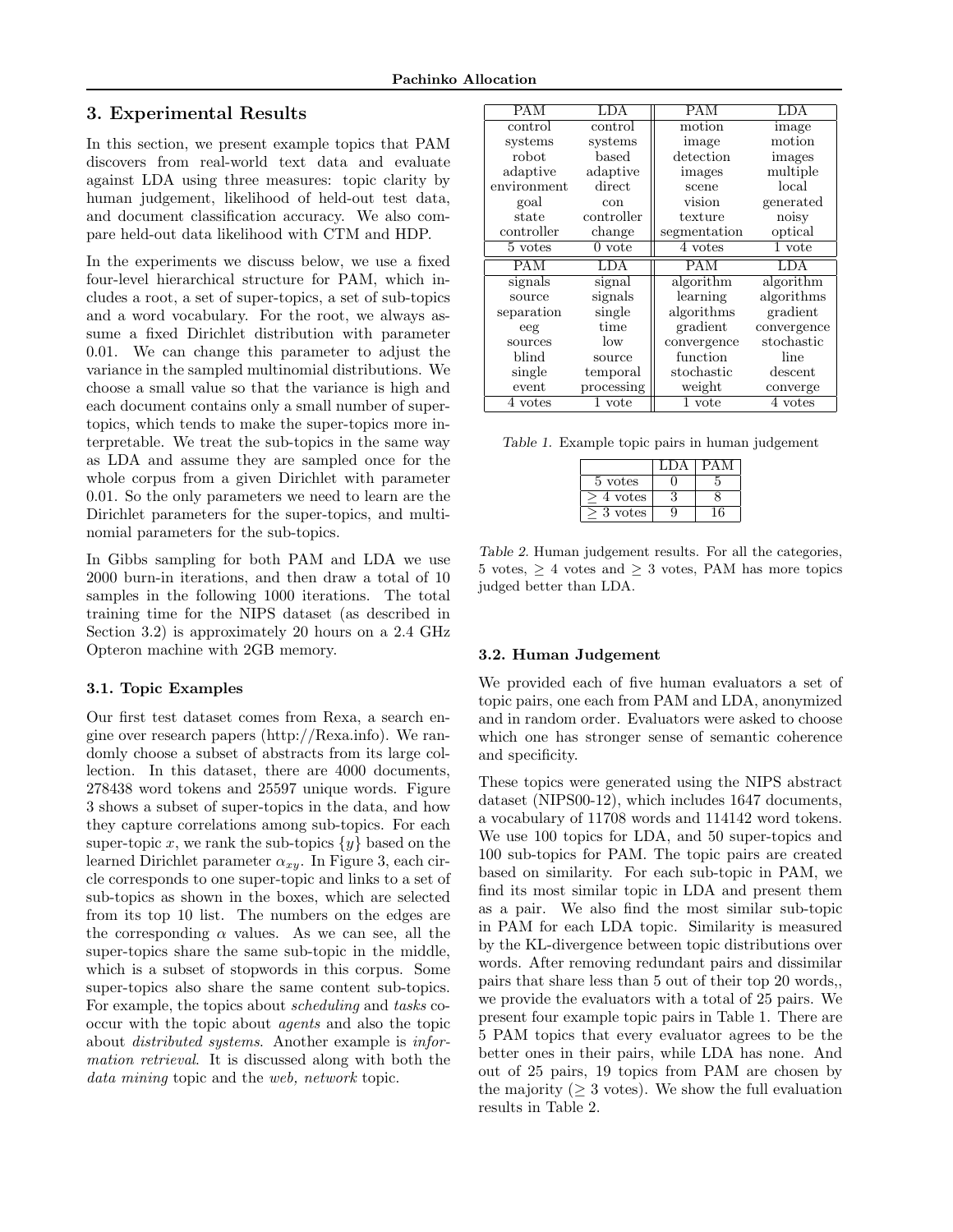Pachinko Allocation



Figure 3. Topic correlation in PAM. Each circle corresponds to a super-topic each box corresponds to a sub-topic. One super-topic can connect to several sub-topics and capture their correlation. The numbers on the edges are the corresponding  $\alpha$  values for the (super-topic, sub-topic) pair.

#### 3.3. Likelihood Comparison

In addition to human evaluation of topics, we also provide quantitative measurements to compare PAM with LDA, CTM and HDP. In this experiment, we use the same NIPS dataset and split it into two subsets with 75% and 25% of the data respectively. Then we learn the models from the larger set and calculate likelihood for the smaller set. We use 50 super-topics for PAM, and the number of sub-topics varies from 20 to 180.

To calculate the likelihood of heldout data, we must integrate out the sampled multinomials and sum over all possible topic assignments. This problem has no closed-form solution. Previous work that uses Gibbs sampling for inference approximates the likelihood of a document d by the harmonic mean of a set of conditional probabilities  $P(d|\mathbf{z}^{(d)})$ , where the samples are generated using Gibbs sampling (Griffiths & Steyvers, 2004). However, this approach has been shown to be unstable because the inverse likelihood does not have finite variance (Chib, 1995) and has been widely criticized (e.g. (Newton & Raftery, 1994) discussion).

In our experiments, we employ a more robust alternative in the family of non-parametric likelihood estimates—specifically an approach based on empirical likelihood (EL), e.g. (Diggle & Gratton, 1984). In these methods one samples data from the model, and calculates the empirical distribution from the samples. In cases where the samples are sparse, a kernel may be employed. We first randomly generate 1000 documents from the trained model, based on its own generative process. Then from each sample we estimate a multinomial distribution (directly from the sub-topic mixture). The probability of a test document is then calculated as its average probability from each multinomial, just as in a simple mixture model. Unlike in Gibbs sampling, the samples are unconditionally generated; therefore, they are not restricted to the topic co-occurrences observed in the held-out data, as they are in the harmonic mean method.

We show the log-likelihood on the test data in Figure 4, averaging over all the samples in 10 different Gibbs sampling. Compared to LDA, PAM always produces higher likelihood for different numbers of sub-topics. The advantage is especially obvious for large numbers of topics. LDA performance peaks at 40 topics and decreases as the number of topics increases. On the other hand, PAM supports larger numbers of topics and has its best performance at 160 sub-topics. When the number of topics is small, CTM exhibits better performance than both LDA and PAM. However, as we use more and more topics, its likelihood starts to decrease. The peak value for CTM is at 60 topics and it is slightly worse than the best performance of PAM. We also apply HDP to this dataset. Since there is no pre-defined data structure, HDP does not model any topic correlations but automatically learns the number of topics. Therefore, the result of HDP does not change with the number of topics and it is similar to the best result of LDA.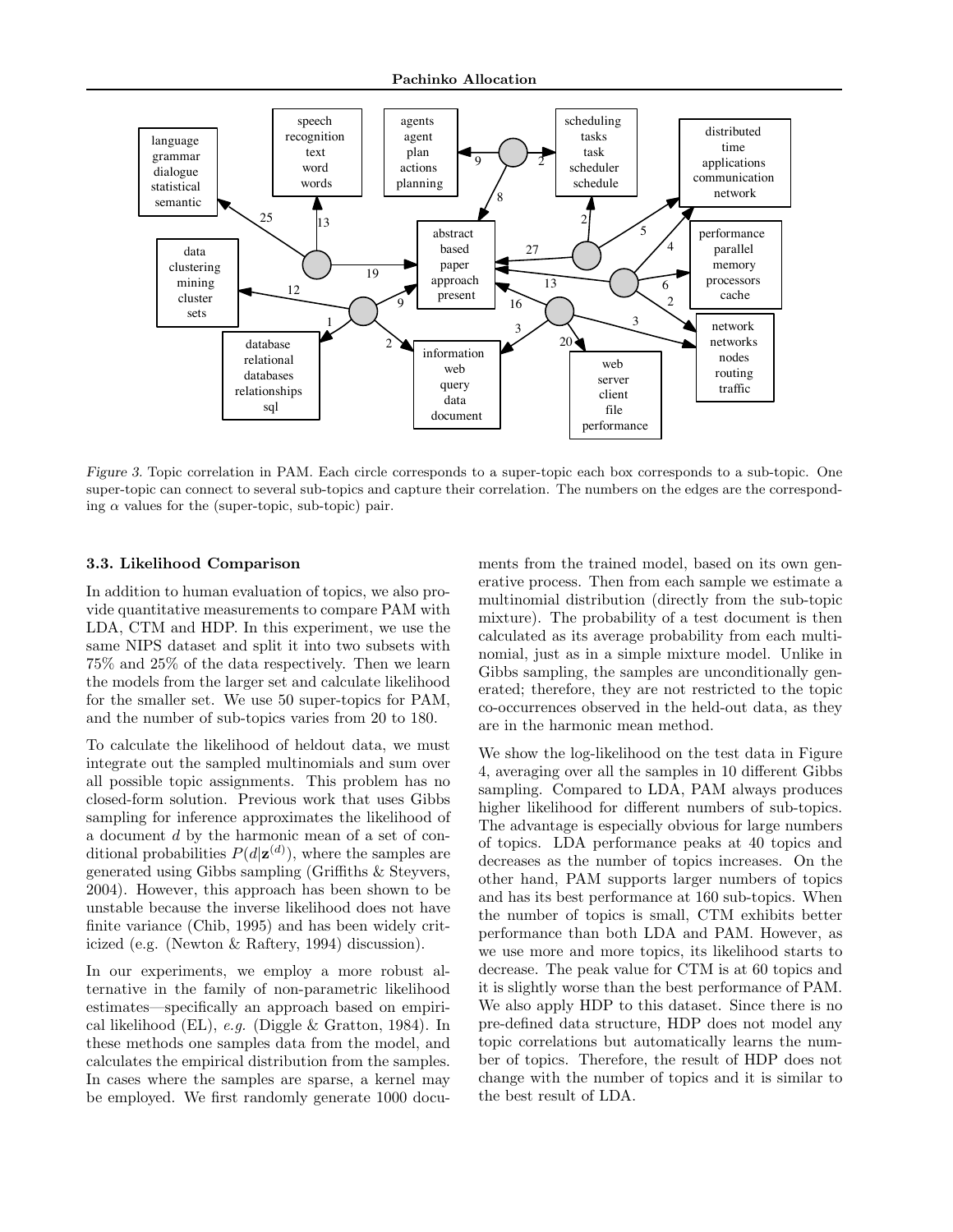| class     | $\#$ docs | <b>LDA</b> | <b>PAM</b> |
|-----------|-----------|------------|------------|
| graphics  | 243       | 83.95      | 86.83      |
| <b>OS</b> | 239       | 81.59      | 84.10      |
| pc        | 245       | 83.67      | 88.16      |
| mac       | 239       | 86.61      | 89.54      |
| windows.x | 243       | 88.07      | 92.20      |
| total     | 1209      | 84.70      | 87.34      |

Table 3. Document classification accuracy  $(\%)$ 

We also present the likelihood for different numbers of training documents in Figure 5. The results are all based on 160 topics except for HDP. As we can see, the performance of CTM is noticeably worse than the other three when there is limited amount of training data. One possible reason is that CTM has a large number of parameters to learn especially when the number of topics is large.

#### 3.4. Document Classification

Another evaluation comparing PAM with LDA is document classification. We conduct a 5-way classification on the comp subset of the 20 newsgroup dataset. This contains 4836 documents with a vocabulary size of 35567 words. Each class of documents is divided into 75% training and 25% test data. We train a model for each class and calculate the likelihood for the test data. A test document is considered correctly classified if its corresponding model produces the highest likelihood. We present the classification accuracy for both PAM and LDA in Table 3. According to the sign test, the improvement of PAM over LDA is statistically significant with a  $p$ -value  $< 0.05$ . Are not allowed to the interference of CNI is a document that disturbed in the interference of CNI is a set of the interference of CNI is a based on the three proportions and the proportions a single proportion as has a l

# 4. Related Work

Previous work in document summarization has explored topic hierarchies built with a probabilistic language model (Lawrie et al., 2001).The dependence between a topic and its children is captured by relative entropy and encoded in a graph of conditional probabilities. Unlike PAM, which simultaneously learns all the topic correlations at different levels, this model incrementally builds the hierarchy by identifying topic terms for individual levels using a greedy approximation to the Dominating Set Problem.

Hierarchical LDA (hLDA) (Blei et al., 2004) is a variation of LDA that assumes a hierarchical structure among topics. Topics at higher levels are more general, such as stopwords, while the more specific words are organized into topics at lower levels. To generate a document, it samples a topic path from the hierarchy and then samples every word from those topics. Thus



Figure 4. Likelihood comparison with different numbers of topics: the results are averages over all samples in 10 different Gibbs sampling and the maximum standard error is 113.75.



Figure 5. Likelihood comparison with different amounts of training data: the results are averages over all samples in 10 different Gibbs sampling and the maximum standard error is 171.72.

mixture of computer science, artificial intelligence and robotics. However, for example, the document cannot cover both robotics and natural language processing under the more general topic artificial intelligence. This is because a document is sampled from only one topic path in the hierarchy. Compared to hLDA, PAM provides more flexibility because it samples a topic path for each word instead of each document. Note that it is possible to create a DAG structure in PAM that would capture hierarchically nested word distributions, and obtain the advantages of both models.

Another model that captures the correlations among topics is the correlated topic model introduced by Blei and Lafferty (2006). The basic idea is to replace the Dirichlet distribution in LDA with a logistic normal distribution. Under a single Dirichlet, the topic mixture components for every document are sampled al